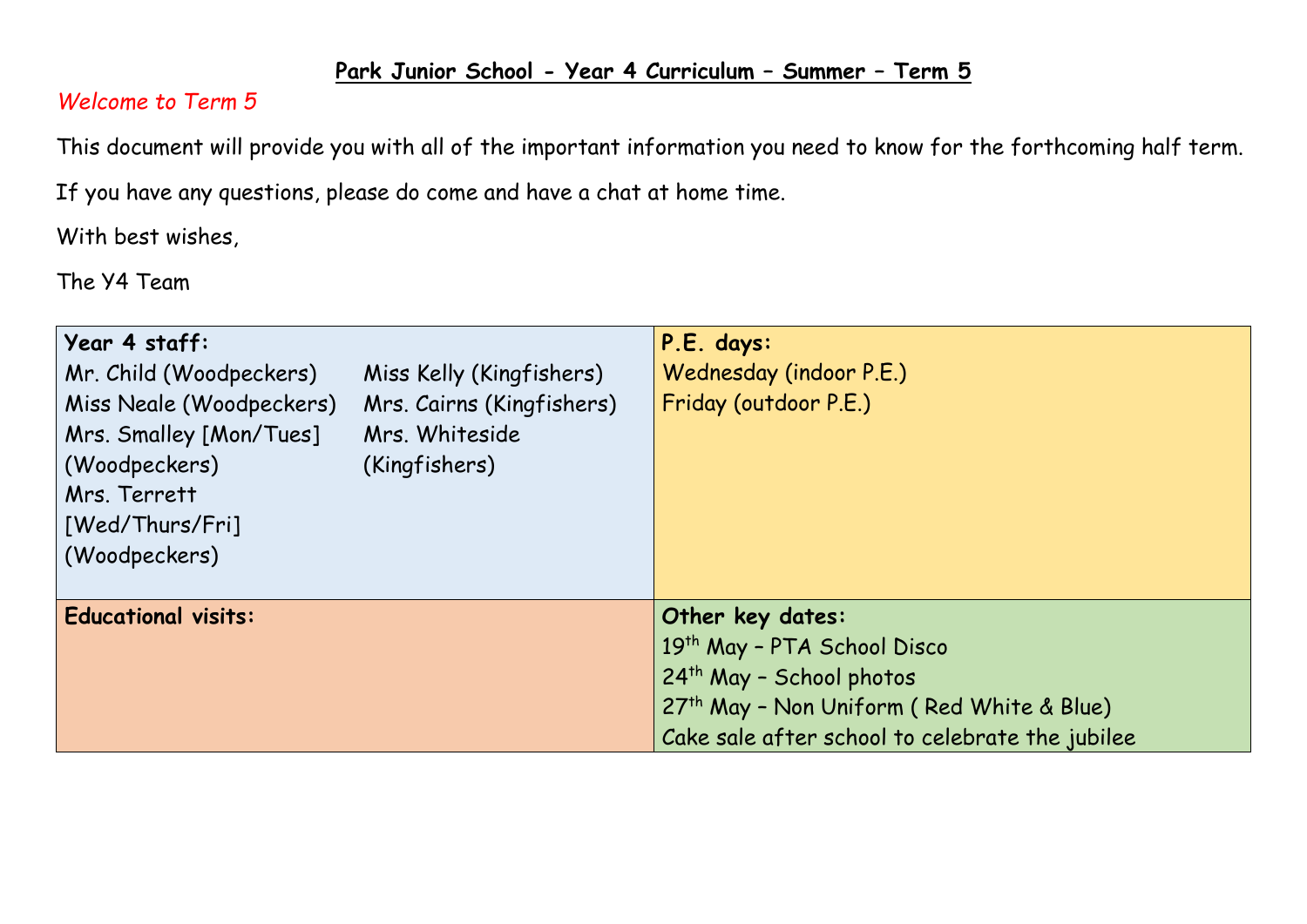## **Park Junior School - Year 4 Curriculum – Summer – Term 5**

| In Writing, we will be studying the book Floodland<br>This term's Science theme will be "What a<br>In Maths this term, Year 4 will continue<br>by Marcus Sedgwick - a dystopian thriller about<br>Wonderful World!" During the lessons, we will<br>learning about fractions and decimals and<br>the world that has now been flooded because of<br>be exploring the three states of matter -<br>the links between the two be deepening our<br>global warming. The main focus will be on extending<br>understanding of place value. We will also be<br>solids, liquids and gases - and the children will<br>our writing, producing non-chronological reports<br>exploring money as a mathematical concept<br>be linking this to processes of the water cycle.<br>through information texts, writing persuasive<br>which will better equip children for life in<br>It will help them develop an understanding of<br>the wider world. We will be using and<br>speeches and letters and using techniques we have<br>how life's most important element, water,<br>applying these skills both practically and<br>constantly is reused across the world. We may<br>learnt about in our grammar lessons.<br>abstractly within our Maths lessons.<br>even be drinking water that dinosaurs once<br>washed in!<br>Our Reading sessions will be focused on deepening<br>our knowledge and understanding in science by<br>exploring rivers and the water cycle in more depth.<br>What can we do at home?<br>What can we do at home?<br>What can we do at home?<br>Listening to your children read at least 3 times a<br>Discuss the different uses of water and where<br>Practise times tables on TTRS to help<br>week and record that on the Go Read app. Also,<br>it can be found. When cooking talk about<br>prepare children for the multiplication<br>reading to your children is really impactful too.<br>check next term.<br>reversible and irreversible changes.<br>Practising spellings every day in preparation for<br>the weekly spelling test. | English | Maths | <b>Science</b> |  |
|-----------------------------------------------------------------------------------------------------------------------------------------------------------------------------------------------------------------------------------------------------------------------------------------------------------------------------------------------------------------------------------------------------------------------------------------------------------------------------------------------------------------------------------------------------------------------------------------------------------------------------------------------------------------------------------------------------------------------------------------------------------------------------------------------------------------------------------------------------------------------------------------------------------------------------------------------------------------------------------------------------------------------------------------------------------------------------------------------------------------------------------------------------------------------------------------------------------------------------------------------------------------------------------------------------------------------------------------------------------------------------------------------------------------------------------------------------------------------------------------------------------------------------------------------------------------------------------------------------------------------------------------------------------------------------------------------------------------------------------------------------------------------------------------------------------------------------------------------------------------------------------------------------------------------------------------------------------------------------------------------------------------------------------------------|---------|-------|----------------|--|
|                                                                                                                                                                                                                                                                                                                                                                                                                                                                                                                                                                                                                                                                                                                                                                                                                                                                                                                                                                                                                                                                                                                                                                                                                                                                                                                                                                                                                                                                                                                                                                                                                                                                                                                                                                                                                                                                                                                                                                                                                                               |         |       |                |  |
|                                                                                                                                                                                                                                                                                                                                                                                                                                                                                                                                                                                                                                                                                                                                                                                                                                                                                                                                                                                                                                                                                                                                                                                                                                                                                                                                                                                                                                                                                                                                                                                                                                                                                                                                                                                                                                                                                                                                                                                                                                               |         |       |                |  |